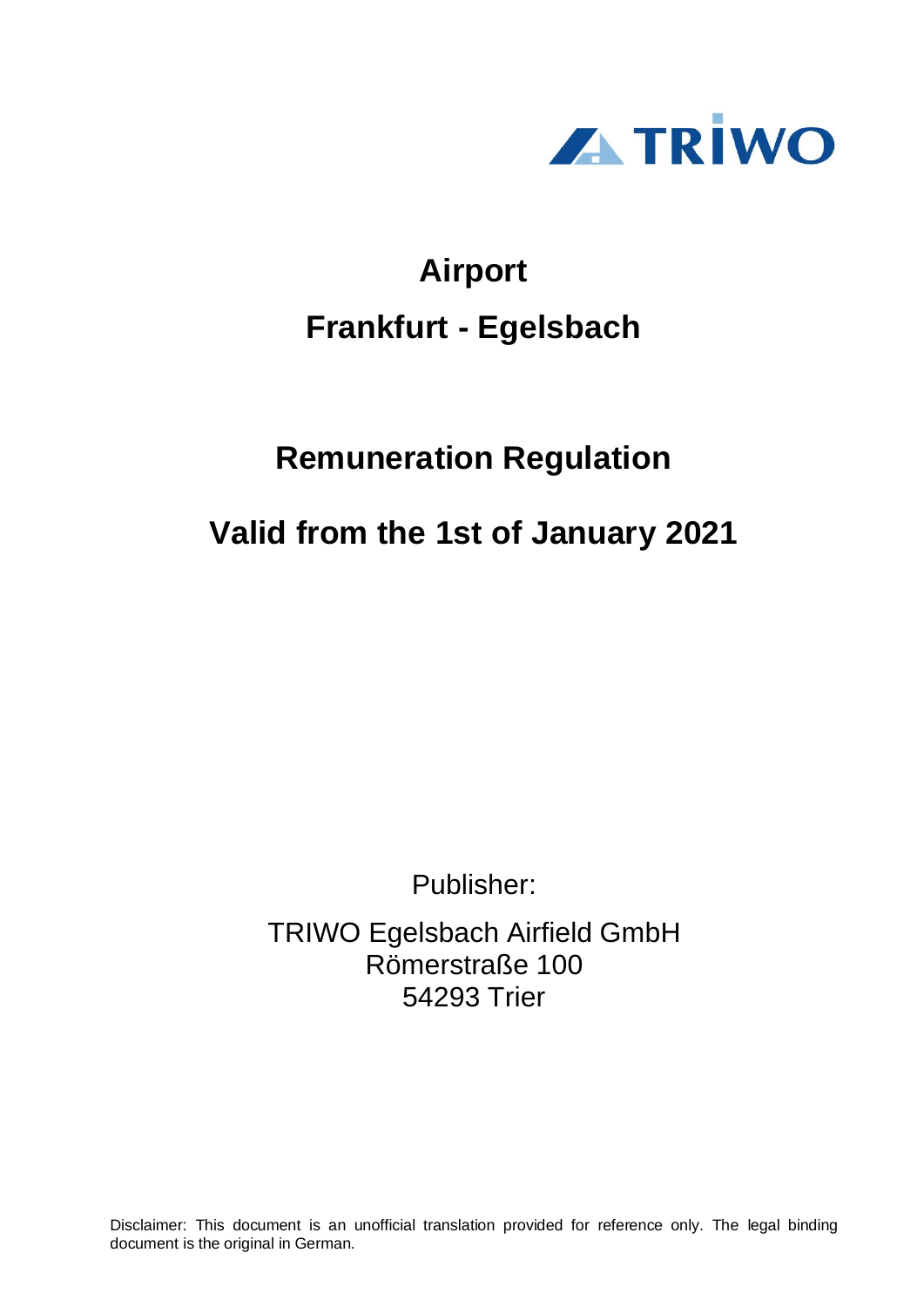### **T A B L E O F C O N T E N T S**

- **1. Ground Handling**
- **2. Aircraft Handling**

### **3. Cargo Handling**

- **4. Firefighting and Rescue Personnel**
- **5. Further Services**

#### General reference:

Service providers wishing to operate on the premises of the Frankfurt-Egelsbach Airport require written permission from TRIWO before commencing their activities.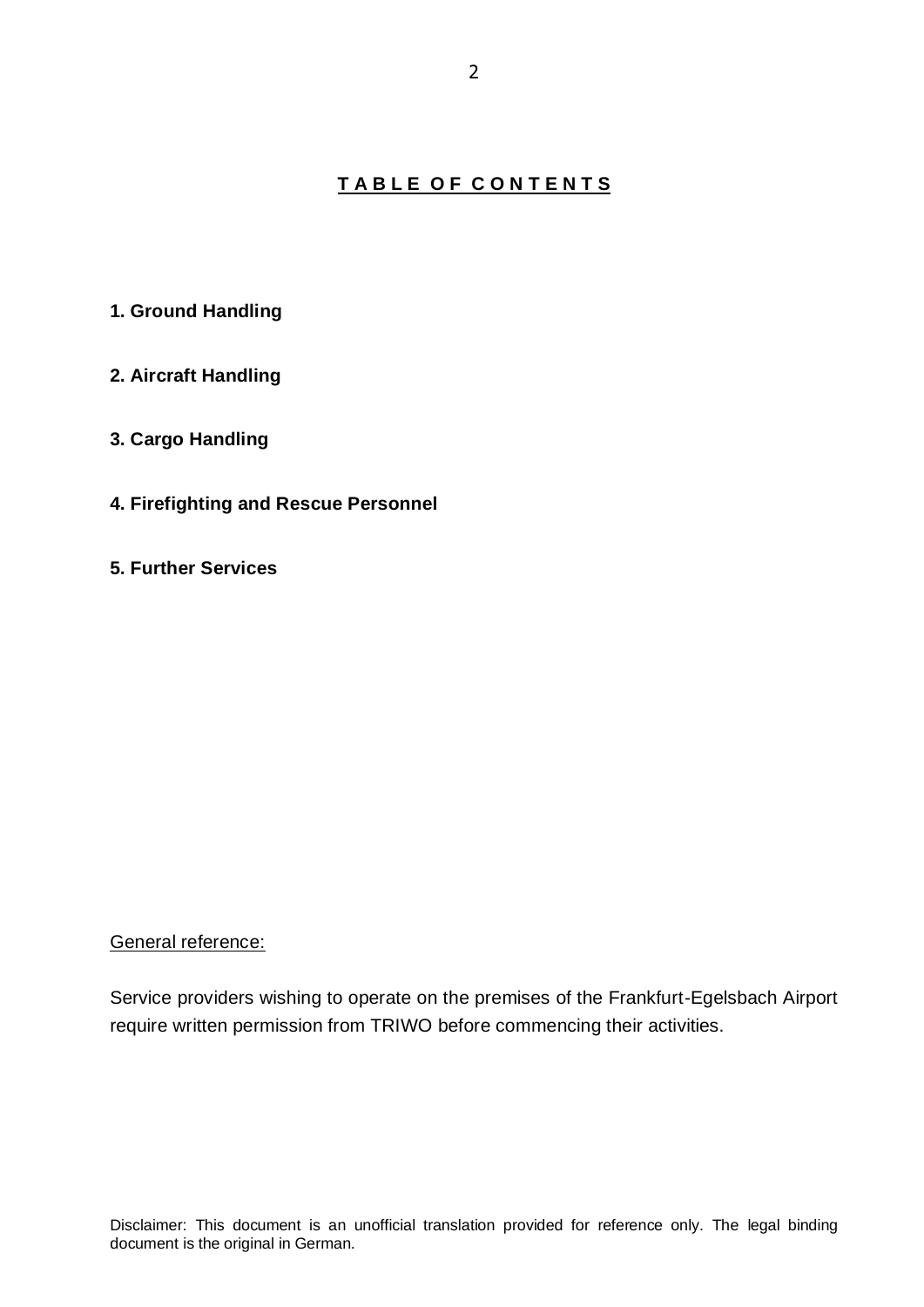#### **1. Ground Handling**

The services listed below will be performed upon request, provided that the personnel, vehicles and equipment can be made available.

The listed services are all special services from TRIWO that are provided outside of existing contracts.

TRIWO is only liable within the scope of legal regulations, whereby liability for negligence is excluded; for non-merchants, liability for simple negligence is excluded. The requesting company shall indemnify TRIWO against all claims asserted by third parties against TRIWO due to damage.

In addition, the provisions of the Airport Use Regulation for the Frankfurt-Egelsbach Airport apply in their current version.

The place of fulfillment is the Frankfurt-Egelsbach Airport. Place of jurisdiction is Trier.

Partial units will be charged in full. All amounts are subject to the statutory value-added tax.

| <b>Service</b> (incl. personnel)             | Unit                              | <b>Price</b> |
|----------------------------------------------|-----------------------------------|--------------|
| Interior cleaning through a<br>subcontractor |                                   | $0. r.*$     |
| Exterior cleaning through a<br>subcontractor |                                   | $0. r.*$     |
| Basic cleaning                               | Rubbish disposal, vacuum cleaning | 62,40 €      |
| Rental fee vacuum                            | per use, max. 1 day               | 15,60 €      |
| Waste disposal (without hazardous            | per use                           | 10,40 €      |
| waste)                                       |                                   |              |
| Towing                                       | Tow truck + adapter per use       | 41,60 €      |
| GPU (Ground Power Unit) <sup>1</sup>         | per 30 minutes or part thereof    | 41,60 €      |
| Jump start                                   | per use                           | 31,20 €      |

**\* o. r.** = on request

Source: Airport Use Regulation Part II 2.7

Disclaimer: This document is an unofficial translation provided for reference only. The legal binding document is the original in German.

**<sup>1</sup>**= The use of an Auxiliary Power Unit (APU) is permitted up to a maximum of 10 minutes are landing and a maximum of 20 minutes before leaving the parking position for the purpose of a restart. For any period exceeding this, the Airport will provide a Ground Power Unit (GPU) for the aircraft upon request for a fee. Deviations from this Regulation require the written approval of the Airport.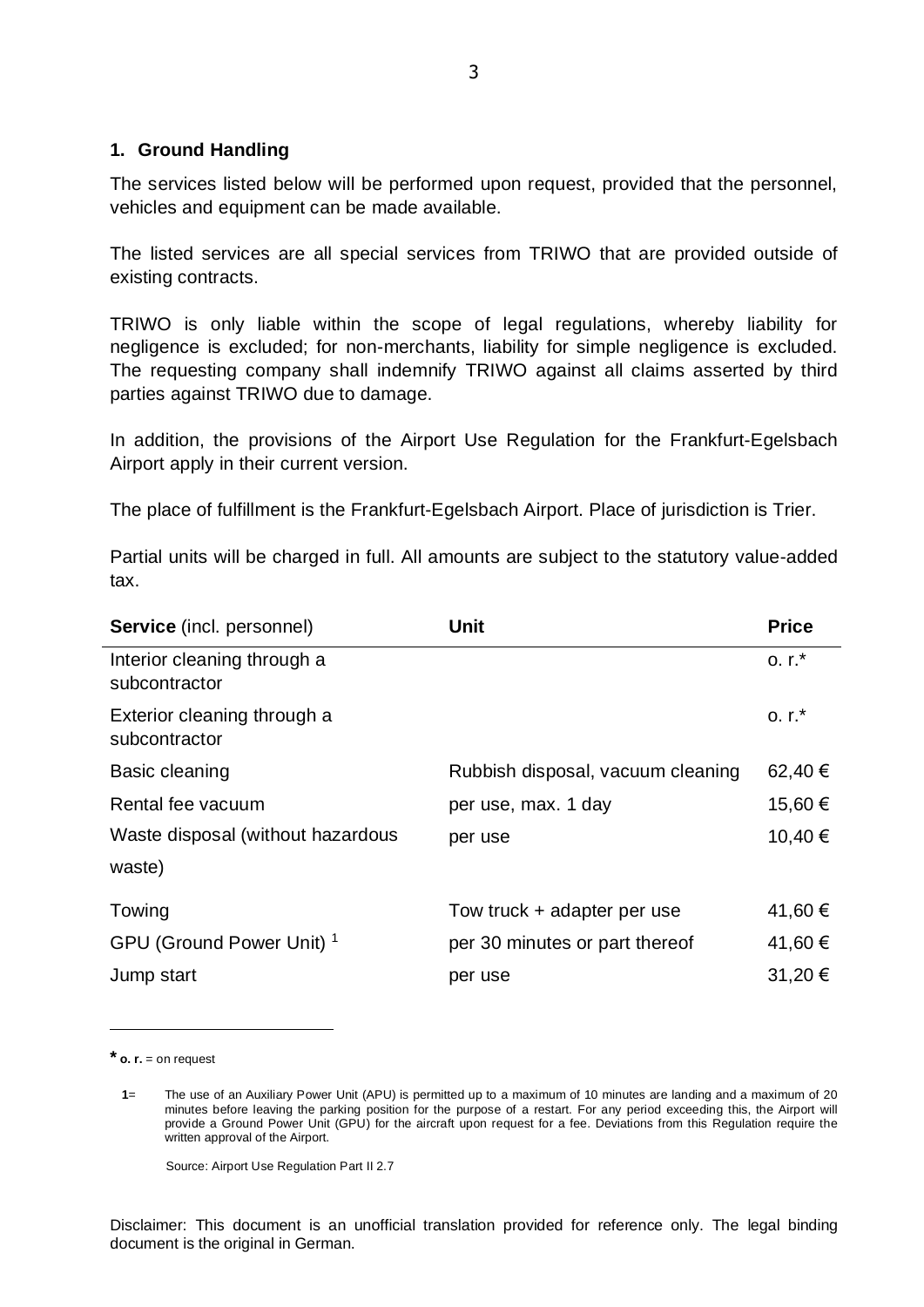Pallet Truck / Forklift per 30 minutes or part thereof 62,40  $\epsilon$ 

| <b>Service</b>                              | <b>Unit</b>                          | <b>Price</b>      |
|---------------------------------------------|--------------------------------------|-------------------|
| Faeces disposal without wagon               | per process                          | 93,60 €           |
| Fresh water supply (subjected to            | per process                          | 93,60 €           |
| availability)                               |                                      |                   |
| Fire protection while refueling (incl.      | (z.B. Medical Flight) per 30 minutes | 78,00 €           |
| personnel)                                  | or part thereof                      |                   |
| <b>Recovery Vehicle</b><br>(Unimog/Traktor) | per hour or part thereof             | 93,60 €           |
| Snowplough use                              | per hour or part thereof             | 124,80 €          |
| Lawnmower (Tractor big)                     | per hour or part thereof incl.       | 124,80 €          |
|                                             | personnel                            |                   |
| Lawnmower (Tractor small)                   | per hour or part thereof incl.       | 62,40 €           |
|                                             | personnel                            |                   |
| Personnel per Person                        | per 30 minutes or part thereof -     | 20,80 €           |
|                                             | OPS, Fueling and Hangar service      |                   |
| Provision people screening                  | per time                             | 0. r <sup>2</sup> |
| Hangaring for aircraft $> 2t$               | per time                             | 20,80 €           |

<sup>&</sup>lt;sup>2</sup> On Request through a subcontractor

Disclaimer: This document is an unofficial translation provided for reference only. The legal binding document is the original in German.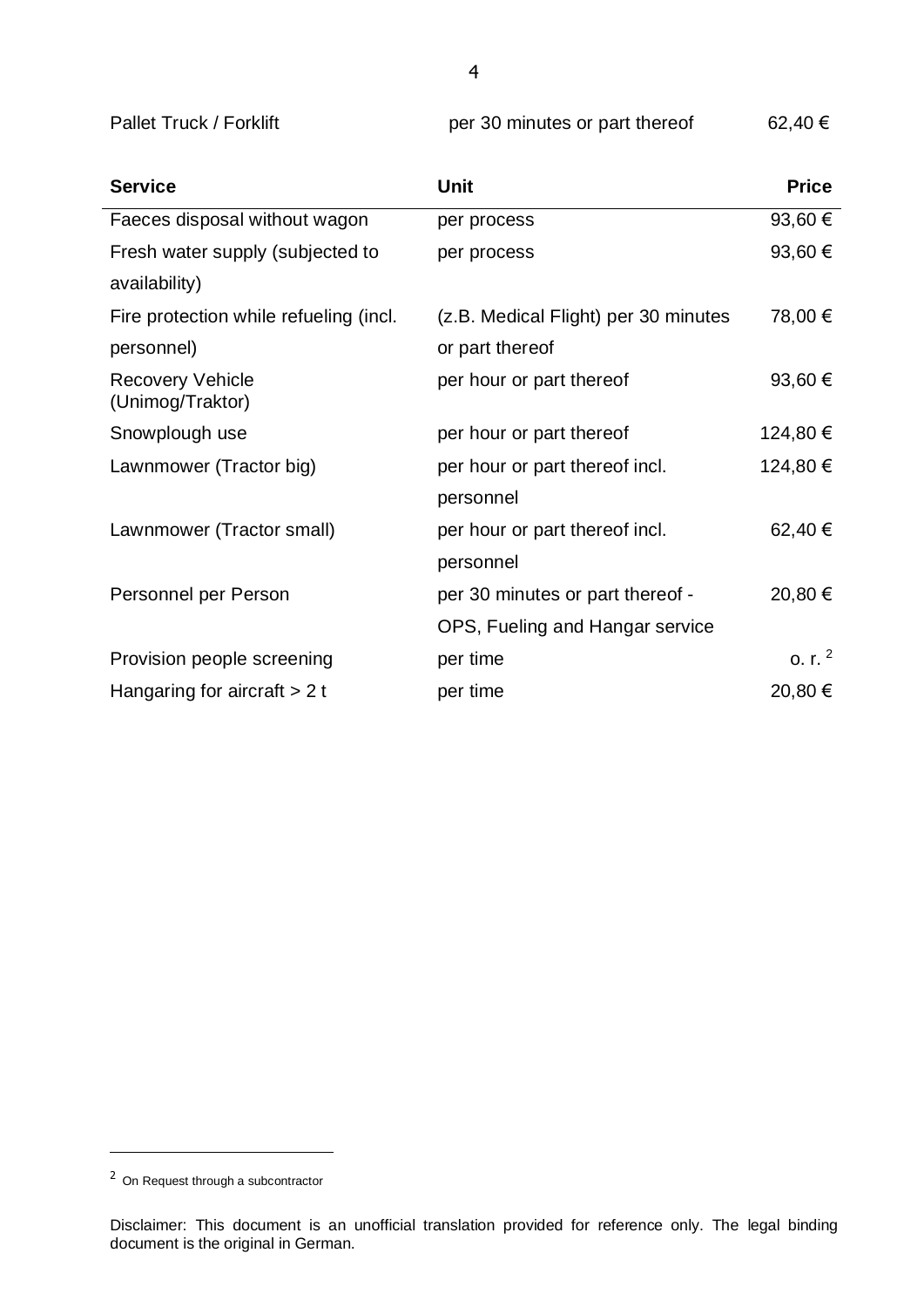| 2. Aircraft Handling  |                                           |              |
|-----------------------|-------------------------------------------|--------------|
| <b>Service</b>        | Unit                                      | <b>Price</b> |
| <b>Basic Services</b> | per turnaround per aircraft over 8.618 kg | 91,00 €      |

TRIWO provides basic handling for all aircraft over 8,618 kg MTOM. The basic handling includes support for the aircraft crew ("crew support"), e.g., in arranging contact with taxi companies, hotels or caterers, printing and/or copying weather and briefing documents, disposal of aircraft waste (excluding hazardous waste, excluding toilet service), briefing of pickup services (chauffeur and limousine service, bus drivers) and granting access to non-public areas and the use of VIP/ crew facilities (subject to availability.

| <b>Service</b>         | Unit                          | <b>Price</b> |
|------------------------|-------------------------------|--------------|
| Handling               | on request per turnaround per | 208,00 €     |
|                        | aircraft                      |              |
| <b>VIP/Crew Lounge</b> | max. 5 People                 | 41,60 €      |
| Dish washing           | per process                   | 12,48 €      |
| Coffee, water, tea     | per 1 Liter                   | 20,80 €      |
| Ice                    | 0,5 Liter                     | 5,20€        |
| Catering               | per process                   | $O, I$ .     |
| Newspaper              | price and delivery            | $O, I$ .     |

#### **Further Services upon request:**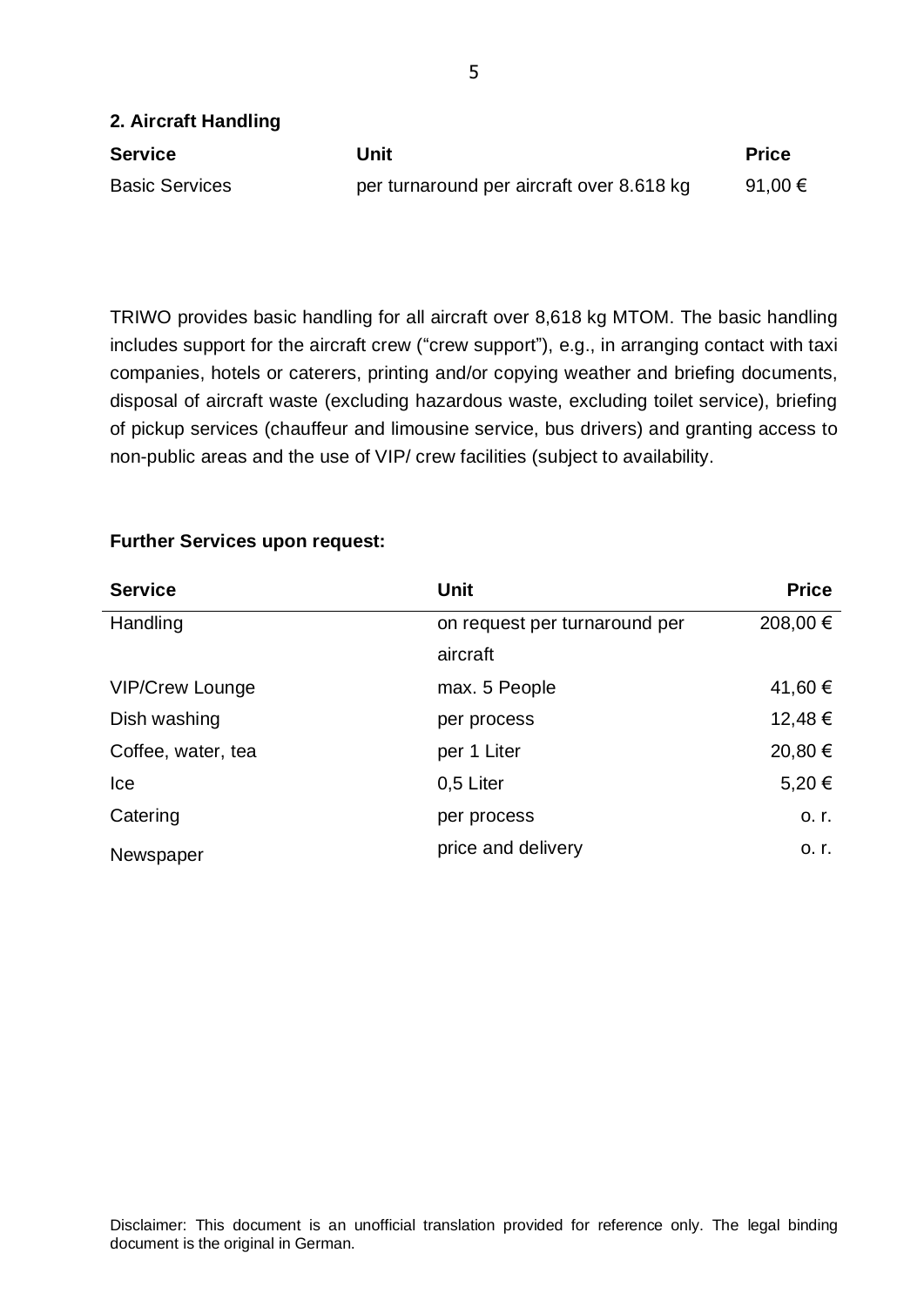#### **3. Cargo Handling**

TRIWO provides basic handling for all aircraft, cargo, airmail or CEP shipments as well as special cargo (LHO, HEA, AVI, DGR, RAD etc.) from and/or to Frankfurt-Egelsbach Airport.

This includes the provision of a dedicated handling position for air freight, hotel arrangement (subject to availability), provision of briefing documents, organization of desired crew catering, arrangement of a transport service provider, provision of brake wedges, disposal of packaging waste as well as the briefing of freight drivers/ forwarders/ couriers incl. permission and monitoring of their access to the non-public area and coordination with customs if necessary.

| <b>Service</b>       | <b>Unit</b>                         | <b>Price</b> |
|----------------------|-------------------------------------|--------------|
| Forklift             | per 30 minutes or part thereof      | 62,40 €      |
| Lifttruck / Forklift | per 30 minutes or part thereof      | 62,40 €      |
| <b>Staff</b>         | per person and per 30 minutes or    | 20,80 €      |
|                      | part thereof                        |              |
| Minimum              | per turnaround                      | 119,60 €     |
| <b>DGR-Check</b>     | by prior appointment and subject to | 78,00 €      |
|                      | availability                        |              |

The maximum package weight for forklift use is 1,5 tons.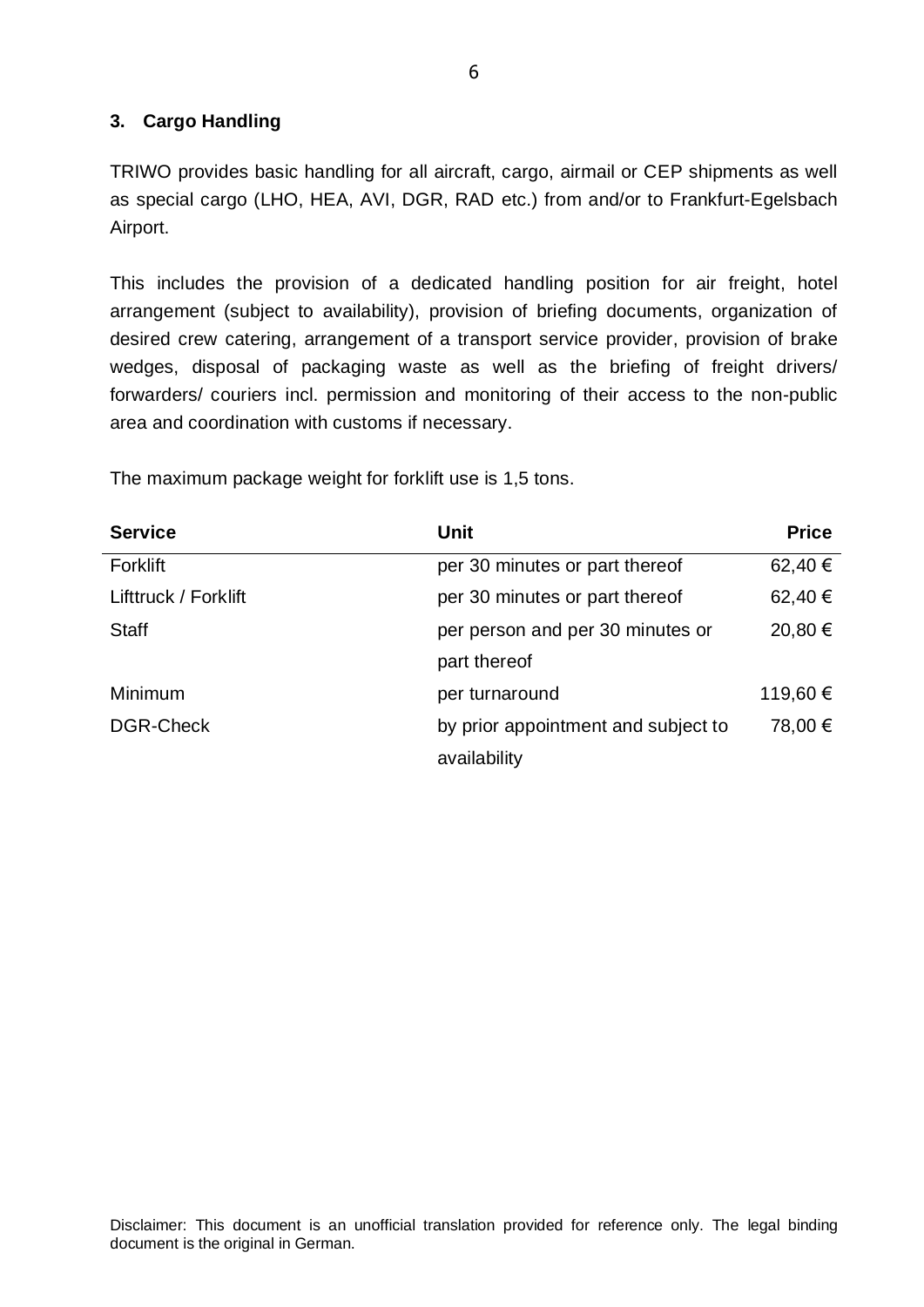# **4. Firefighting and Rescue Personnel**

| <b>Service</b>                                                         | Unit                     | <b>Price</b> |
|------------------------------------------------------------------------|--------------------------|--------------|
| Fire truck TLF 24/50 or SLF<br>1200/500 incl. equipment &<br>personnel | per hour or part thereof | 164,32 €     |
| Fire extinguisher up to 6 kg                                           | per use                  | 36,40 €      |
| Fire extinguisher up to 12 kg                                          | per use                  | 52,00 €      |
| Fire extinguisher up to 50 kg                                          | per use                  | 176,80 €     |
| Testing gasket set portable fire                                       |                          | 15,60€       |
| extinguisher                                                           |                          |              |
| Oil Binder / Bioversal                                                 | per use                  | 22,36 €      |
| Light salvage equipment                                                | per use                  | 31,20 €      |
| Usage road sweeper                                                     | per hour or part thereof | 41,60 €      |
| <b>Pneumatic Collection Tray DAW</b><br>1100                           | per hour or part thereof | 22,88 €      |
| Disposal of all liquids                                                |                          | nach         |
|                                                                        |                          | Aufwand      |

## **5. Further Services**

| <b>Service</b>                                                            | <b>Unit</b>            | <b>Price</b> |
|---------------------------------------------------------------------------|------------------------|--------------|
| Motif rental                                                              | - up to 4 hours        | 416,00 €     |
|                                                                           | - every further hour   | 156,00 €     |
| Media supervision photography per supervisor and per hour or part thereof |                        | 83,20 €      |
| Media supervision film per supervisor and per hour or part thereof        |                        | 104,00 €     |
| <b>Slot Request</b>                                                       | per slot               | 20,80 €      |
| Commitment fee non Schengen                                               | per person             | $3,12 \in$   |
| Photocopy (A4)                                                            | pro page               | $0,28 \in$   |
| Telephone                                                                 | per call               | $0,28 \in$   |
| <b>Telefax</b>                                                            | per fax                | 1,87 €       |
| Lock box                                                                  | rent p.a.              | 36,00 €      |
| Washing token                                                             | runtime 12 min.        | 8,74€        |
| Disbursements of costs/catering etc.                                      | 12 % of the bill price | o. r.        |